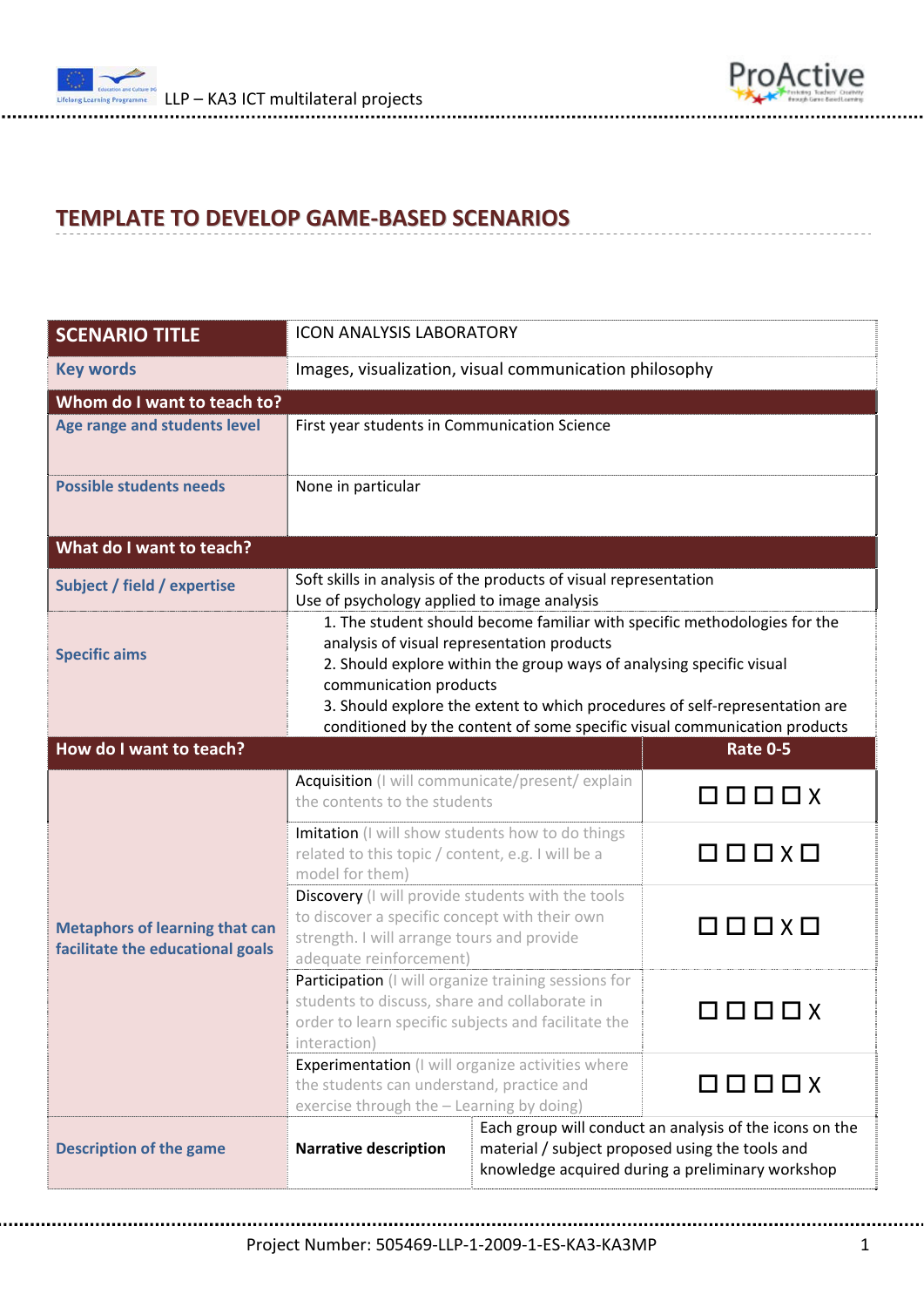

| ProActive |                                             |  |
|-----------|---------------------------------------------|--|
|           | tg Toedwri' Onethilly<br>Gave Based Loaming |  |

|                                                                                                     | Aims                                                                                                                                                                                                                                                                                                                                                                                                                                                                                                                                                                                                                                                                                                                                                                                                                                                      | Produce a document of analysis on how some feminine<br>representations lead to specific content that allow the<br>communication of certain messages |                                                                                                                                                                              |                                                                                                              |  |
|-----------------------------------------------------------------------------------------------------|-----------------------------------------------------------------------------------------------------------------------------------------------------------------------------------------------------------------------------------------------------------------------------------------------------------------------------------------------------------------------------------------------------------------------------------------------------------------------------------------------------------------------------------------------------------------------------------------------------------------------------------------------------------------------------------------------------------------------------------------------------------------------------------------------------------------------------------------------------------|-----------------------------------------------------------------------------------------------------------------------------------------------------|------------------------------------------------------------------------------------------------------------------------------------------------------------------------------|--------------------------------------------------------------------------------------------------------------|--|
|                                                                                                     | <b>Rules</b>                                                                                                                                                                                                                                                                                                                                                                                                                                                                                                                                                                                                                                                                                                                                                                                                                                              |                                                                                                                                                     | Each group will receive the same material. Each group<br>will be free to choose the material to use and share in<br>order to develop a better analysis of the proposed topic |                                                                                                              |  |
|                                                                                                     | <b>Challenges</b>                                                                                                                                                                                                                                                                                                                                                                                                                                                                                                                                                                                                                                                                                                                                                                                                                                         | rewarded.                                                                                                                                           |                                                                                                                                                                              | The student will be divided into 4 groups. Each group<br>will work to a different document. The best will be |  |
|                                                                                                     | Reward<br>system/feedback cycle                                                                                                                                                                                                                                                                                                                                                                                                                                                                                                                                                                                                                                                                                                                                                                                                                           | The best document will be posted in the University web<br>page                                                                                      |                                                                                                                                                                              |                                                                                                              |  |
|                                                                                                     |                                                                                                                                                                                                                                                                                                                                                                                                                                                                                                                                                                                                                                                                                                                                                                                                                                                           |                                                                                                                                                     | <b>Learning venue</b>                                                                                                                                                        | <b>Estimated</b><br>time                                                                                     |  |
| <b>Narrative description of</b><br>learning activities - step by step<br>organization and structure | Before the game: 3 lessons on the study of icons<br>and iconography; examples of how to perform<br>an iconological analysis on all products of visual<br>communication: through 3 lessons, students<br>should be able to learn the analytical process.<br>Moreover, the platform Eutopia will be<br>described.<br>During the game: play session.<br>The members of different groups, interacting<br>with each other through their avatars, will<br>prepare an analysis as more elaborate as<br>possible of the iconographic theme proposed.<br>The aim is to produce a collective document to<br>be published on the website of the faculty. To<br>make a satisfactory analysis each member will<br>be free to share with their classmates materials<br>of various kinds. Each student will have a<br>character with specific characteristics in order to |                                                                                                                                                     | In class<br>(Power point<br>lecture)<br>Online                                                                                                                               | 6 h<br>(3 sessions<br>of 2 h<br>each)<br>8h<br>(4 sessions<br>of 2 h<br>each)                                |  |
|                                                                                                     | explore how the personal experience, self-<br>representation and cultural heritage can<br>influence the reading and interpretation of<br>some iconographic themes.                                                                                                                                                                                                                                                                                                                                                                                                                                                                                                                                                                                                                                                                                        |                                                                                                                                                     |                                                                                                                                                                              |                                                                                                              |  |
|                                                                                                     | After the game:<br>Step 1: produce a paper on assigned topic<br>1accompanied by images<br>Step 2: group meeting with the tutor and                                                                                                                                                                                                                                                                                                                                                                                                                                                                                                                                                                                                                                                                                                                        |                                                                                                                                                     | On-line                                                                                                                                                                      | 6 h                                                                                                          |  |
|                                                                                                     | discussion of the document<br>Step 3: Comparison between the groups,                                                                                                                                                                                                                                                                                                                                                                                                                                                                                                                                                                                                                                                                                                                                                                                      |                                                                                                                                                     | In class                                                                                                                                                                     | 2 <sub>h</sub>                                                                                               |  |